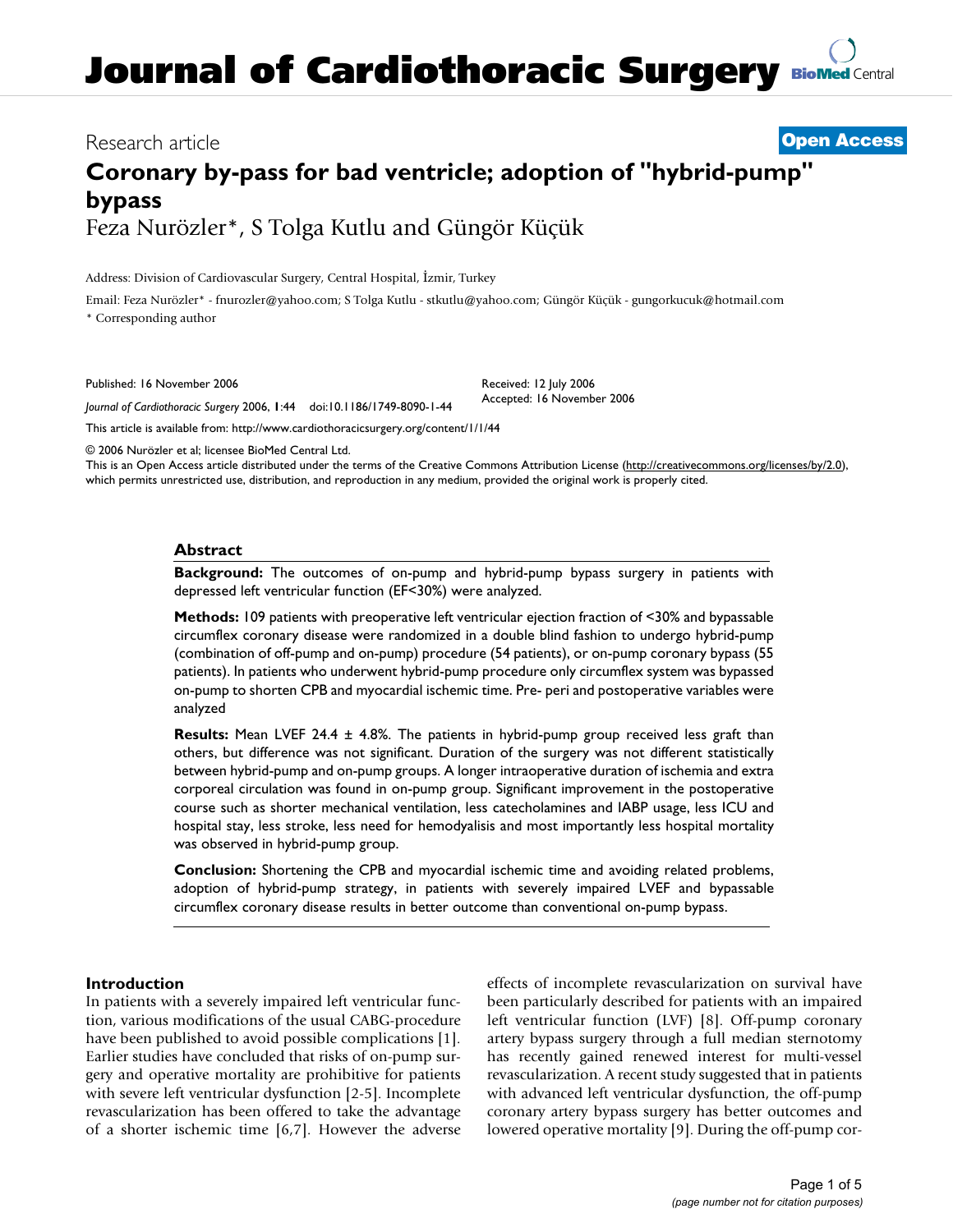onary artery bypass to circumflex system, exposure of the postero-lateral aspect of the heart requires displacement of the heart vertically that may cause hemodynamic instability in patients with depressed left ventricular function [9]. We have adopted the combination of off-pump and on-pump, so called "hybrid-pump" strategy that may avoid hemodynamic instability due to displacement of the heart and some of the problems associated with prolonged time on cardiopulmonary bypass.

The outcomes of on-pump and hybrid-pump bypass surgery in patients with depressed left ventricular function (EF<30%) were analyzed.

# **Methods**

# *Patient population*

Of the 1562 consecutive patients who underwent isolated coronary artery bypass graft (CABG) by the same surgeon between October 2002 and September 2005, 164 (10.5%) had preoperative left ventricular ejection fraction (LVEF) of <30%. Fifty-five of those patients with no bypassable circumflex branch coronary disease underwent off-pump coronary by-pass. Study population consisted of remaining one hundred and nine patients. All patients were advised of the procedures and their associated risks in accordance with institutional guidelines and gave informed consent. Patients were randomized in a double blind fashion to undergo hybrid-pump procedure (54 patients), or on-pump coronary bypass (55 patients). Patients undergoing concomitant valve procedure or LV aneurysmectomy were excluded. Age ranged from 44 to 76 years (mean 64). There were 76 men and 33 women. Main presentation of the patients include; congestive heart failure in 30 patients, angina pectoris in 22 patient and both in remaining. Two patient in on-pump group and three patients in hybrid-pump group were redo CABG.

Mean LVEF 24.4  $\pm$  4.8% (range18% – 30%). The left internal mammary artery (LIMA) was used in 102 patients (95%). LIMA was anastomosed to diagonal branch in four, to circumflex system in two and to LAD in the remaining. No other arterial grafts were used due to concern about possible vasospastic response to inotropic agents postoperatively. LVEF was calculated by angiographic ventriculogram and 2-dimentional echocardiography. Heart failure was defined for the patients Class III or IV (NYHA). Renal failure was defined as a serum creatinine level above 2.0 mg/dl. Preoperatively, no patients were on hemodyalisis.

# *Surgical techniques*

Complete revascularization was aimed for in all patients. All operations were carried out through a full sternotomy incision. The LIMA was prepared in all cases except the reoperations in the usual fashion. In patients who underwent hybrid-pump procedure, LAD, RCA and their branches were bypassed off-pump then the patients were put on cardiopulmonary bypass (CPB) with the use of standard aortic and two-stage right atrial cannulation. Patients in hybrid-pump group were cooled to 32 C. Combination of antegrade and retrograde cold blood cardioplegia was used to achieve cardiac arrest. Circumflex system was bypassed quickly and cross-clamp removed without giving warm cardioplegia. Proximal anastomosis was performed under aortic side-biting clamp while rewarming. In on-pump group, patients were cooled to 28 C, after antegrade and retrograde induction, retrograde cold blood cardioplegia was given at the interval of 15 minutes. Warm blood cardioplegia was also given in onpump group.

The pre-operative demographics, pre-operative co-morbidities, operative factors, pre and post-operative variables, and post-operative complications and mortality of these groups were analyzed (Table 1). Age, gender, incidence of preoperative risk factors, left ventricular ejection fraction and the degree of pre-existing angina pectoris were comparable between groups (Table 1).

#### *Statistical analysis*

The continuous data were presented as mean  $\pm$  SD. The groups were compared using univariate analysis (X2, Fischer's exact test) and Student's unpaired t test.

# **Results**

Regarding intraoperative parameters in both groups, mean number of grafts per patient was  $3.12 \pm 0.48$  in all study population,  $3.08 \pm 0.45$  in hybrid-pump group and  $3.21 \pm 0.52$  in on-pump group. A total of 22 endarterectomies were also performed. Ten of the endarterectomies were performed in hybrid-pump group (off-pump). Endarterectomy was undertaken on the RCA and its branches in 11 patients, the LAD in 9 and the circumflex system in 2. The patients in hybrid-pump group received less graft than others, but difference was not significant (Table 2). Duration of the surgery was not different statistically between hybrid-pump and on-pump groups. Nevertheless, a longer intraoperative duration of global ischemia was found in on-pump group compared to hybrid-pump group  $(7 \pm 0.1 \text{ vs } 22 \pm 0.3, \text{ p} < 0.05)$ . There were also significant difference in duration of extracorporeal circulation between hybrid-pump and on-pump groups (21  $\pm$  04 vs 53  $\pm$  07, p < 0.05). Subsequently, in hybrid-pump group, the need for intraoperative use of catecholamines and IABP support was significantly less, as shown in Table 2.

In hospital mortality rate were 1.8% (2 of 54) in hybridpump group, 5.4% (6 of 55) in on-pump group (Table 3).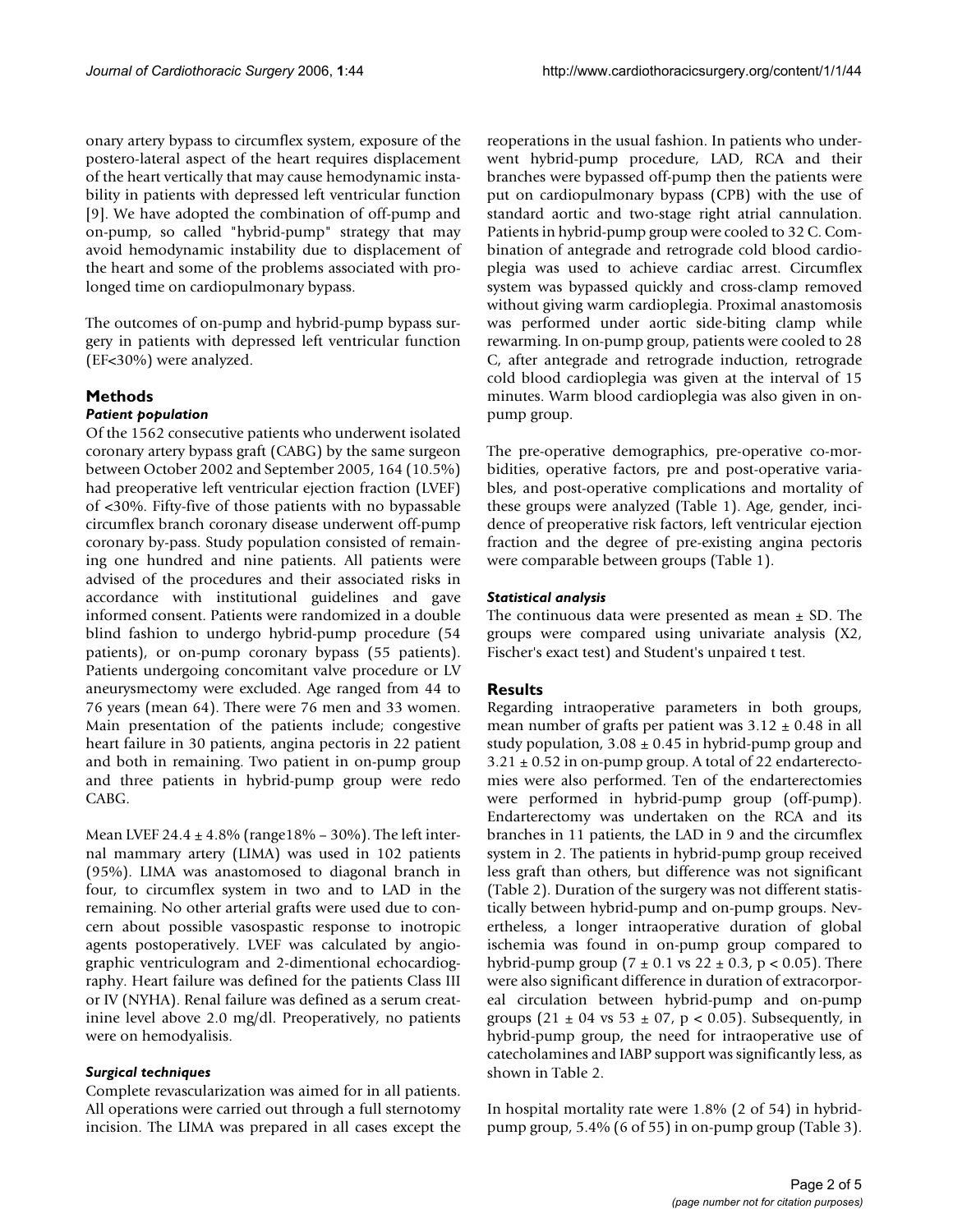| Groups              | A                  | В              |       |  |
|---------------------|--------------------|----------------|-------|--|
|                     | Hybrid-pump (n:54) | On-pump (n:55) | P     |  |
| Age (years)         | $64 \pm 1.4$       | $67 \pm 2.1$   | 0.327 |  |
| Gender (% male)     | 70                 | 76             | 0.124 |  |
| Reoperations (%)    | 5.5                | 3.6            | 0.098 |  |
| Diabetes (%)        | 40                 | 43             | 0.364 |  |
| Hypertension (%)    | 53                 | 58             | 0.213 |  |
| Preoperative EF (%) | $24 \pm 3.4$       | $26 \pm 3.6$   | 0.432 |  |
| Angina pect (%)     | 68                 | 69             | 0.743 |  |
| Heart failure(%)    | 70                 | 65             | 0.182 |  |
| Renal failure (%)   | 16                 | 8              | 0.464 |  |
| $COPD (\%)$         | 31                 | 29             | 0.376 |  |

| Table 1: Preoperative parameters in groups |  |  |  |  |  |  |
|--------------------------------------------|--|--|--|--|--|--|
|--------------------------------------------|--|--|--|--|--|--|

Cause of the deaths in hybrid-pump group were low cardiac output (1 patient) and multisystem organ failure (1 patient). In on-pump group most of the deaths were intreoperative and caused by low cardiac output (3 patients), other cause of deaths include; renal failure (2 patient) and major stroke (1 patient). Furthermore, significant differences in the postoperative course were also observed: the duration of mechanical ventilation and the ICU stay were significantly prolonged in on-pump group (Table 3). The patients in on-pump group required more inotropic and IABP support. Peak CK-levels and the MB-fraction were comparable between the hybrid-pump and on-pump groups. Additionally, no significant differences concerning ischemic changes or arrhythmias in the electrocardiography registrations or perioperative myocardial infarctions between groups were detected. Regarding ejection fraction in the postoperative course, significantly less improvement was observed in on-pump group. A significant difference in incidence of hemodyalisis, stroke and hospital mortality were also found in favor of hybridpump group (Table 3).

#### **Discussion**

Management of severe left ventricular dysfunction from coronary artery disease is a challenging issue. Even though these patients carry a dismal outlook with medical therapy [10], cardiologist and the surgeons are reluctant for

| Table 2: Intraoperative parameters in groups |  |  |  |
|----------------------------------------------|--|--|--|
|----------------------------------------------|--|--|--|

CABG due to concerns about the high risk of surgery and limited potential benefit. However, in those patients beneficial survival results of CABG by preserving functioning muscle against future infarction and recruiting hibernating muscle have been shown [11,12]. Earlier studies have concluded that risks of on-pump surgery and operative mortality are prohibitive for patients with severe left ventricular dysfunction [2-5]. Concerning the hazardous effects of prolonged cardiopulmonary by-pass and ischemic time [13] on the depressed left ventricle and impaired other organ functions due to congestive heart failure, incomplete revascularization has been offered to take the advantage of a shorter extra corporeal and ischemic time [6,7]. It is obvious that one of the most important questions is whether to accept a longer intraoperative period of ischemia for a complete revascularization or the advantage of a shorter time of ischemia for an incomplete revascularization, with. However the primary advantage of coronary bypass surgery over percutaneous interventions is complete revascularization and adverse effects of incomplete revascularization on survival have been described particularly for patients with an impaired left ventricular function [8]. In the CASS study, a study on patients with three-vessel disease, the nonrevascularization of at least one of the three systems was considered incomplete and the proportion of patients with incomplete revascularization was found higher in group with

| Groups                                         | A                  | в               |       |  |
|------------------------------------------------|--------------------|-----------------|-------|--|
|                                                | Hybrid-pump (n:54) | On-pump (n:55)  | ₽     |  |
| Number of grafts                               | $3.01 \pm 0.45$    | $3.23 \pm 0.52$ | 0.178 |  |
| Number of endarterectomies                     | $0.21 \pm 0.06$    | $0.23 \pm 0.08$ | 0.349 |  |
| Duration of surgery (min)                      | $164 \pm 18$       | $193 \pm 20$    | 0.238 |  |
| Duration of CPB(min)                           | $21 \pm 04$        | $53 \pm 07$     | 0.011 |  |
| Duration of ischemia (min)                     | 7±01               | $22 \pm 03$     | 0.009 |  |
| Catecholamines (%) (adrenaline,<br>dobutamine) | 22                 | 40              | 0.032 |  |
| $IABP (\%)$                                    | 3.7                | п               | 0.017 |  |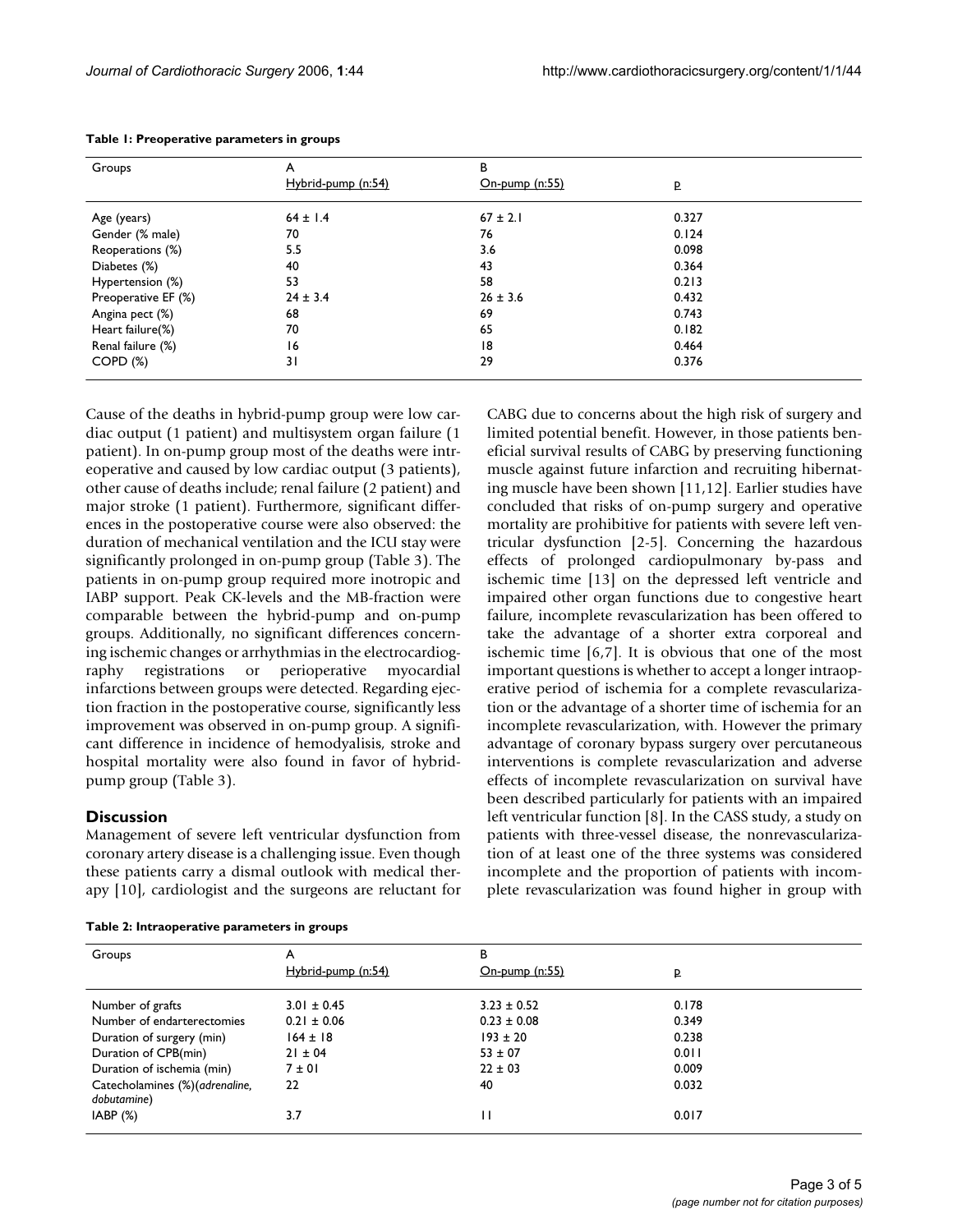| Groups                                         | A                  | В              |       |  |
|------------------------------------------------|--------------------|----------------|-------|--|
|                                                | Hybrid-pump (n:54) | On-pump(n:55)  | p     |  |
|                                                |                    |                |       |  |
| Mech. ventilation (h)                          | $18 \pm 03$        | $26 \pm 05$    | 0.042 |  |
| $ICU$ stay(d)                                  | $2.1 \pm 0.3$      | $3.2 \pm 0.5$  | 0.035 |  |
| Catecholamines (%) (adrenaline,<br>dobutamine) | 18                 | 43             | 0.012 |  |
| IABP (%)                                       | 3.7                | П              | 0.017 |  |
| $CK$ (U/I) (first day)                         | $162 \pm 42$       | $179 \pm 53$   | 0.078 |  |
| CK-MB (% of CK) (first day)                    | $18 \pm 6$         | $21 \pm 7$     | 0.112 |  |
| ECG-changes (ST, Q) (%)                        | $\mathbf{H}$       | 3              | 0.237 |  |
| Arrhythmias (AF, VES) (%)                      | 28                 | 33             | 0.136 |  |
| Periop. myoc. infarction (%)                   | 3.7                | 3.6            | 0.845 |  |
| LV-EF (+% compared to preop.)                  | $12.4 \pm 4.3$     | $8.6 \pm 3.1$  | 0.034 |  |
| Need for hemodyalisis (%)                      | 3.7                | 7.2            | 0.014 |  |
| Stroke(%)                                      | 1.8                | 5.4            | 0.009 |  |
| Mortality in hospital (%)                      | 1.8                | 5.4            | 0.009 |  |
| Hospital stay (d)                              | $7.4 \pm 1.3$      | $10.1 \pm 3.3$ | 0.045 |  |

#### **Table 3: Postoperative parameters in groups**

impaired left ventricular function [14]. In patients with severely depressed left ventricular function, short-term survival might be focused; however, with incomplete revascularization approache, the worse results have been reported not only in short-term mortality, but also in long-term survival [8,14]. Therefore complete revascularization should be aimed for the surgical therapy of the combination of ischemic heart disease and advanced left ventricular dysfunction.

Off-pump coronary artery bypass surgery through a full median sternotomy has recently gained renewed interest for multi-vessel revascularization. The most attractive aspect of this concept is that cardiopulmonary bypass (CPB) with its all negative side effect including organ dysfunction can be avoided. A recent study suggested that overall comparison of operative mortality and in-hospital complications between on-pump and off-pump patients, the off-pump group has the better outcomes and lowered operative mortality when compared to the high-risk patient groups [9]. Performing the off-pump coronary artery bypass surgery, bypasses to LAD, RCA and most of their braches, and intermediary artery can be done without a major hemodynamic instability. However exposure to circumflex system and the postero-lateral branch of the RCA requires displacement the heart vertically. Displacement of the beating heart in patients with depressed left ventricular function may cause a major hemodynamic instability and death [9].

In our study population concerning the hazardous effects of prolonged cardiopulmonary by-pass and ischemic time, we tried to use CPB as short as possible. Since complete revascularization was aimed, the majority of the patients with critical and by-passable circumflex disease were operated with either on-pump or "hybrid-pump". Regarding the total number of graft there was no significant difference between on-pump and hybrid-pump groups. Comparing the on-pump group, the patients in hybrid-pump group had significantly less CPB and ischemic time although duration of surgery was not found statistically different. Consequently, significant improvement in the postoperative course such as less mechanical ventilation, less catecholamines and IABP usage, less ICU and hospital stay, less stroke, less need for hemodyalisis and most importantly less hospital mortality was observed in patients operated hybrid-pump. Additionally, those patients progressed a better improvement in ejection fraction.

The major shortcomings of this experience include:

- This study was designed on the group of patient with the combination of ischemic heart disease and advanced left ventricular dysfunction to analyze the early results of two different surgical strategies.

- Shortening the CPB and myocardial ischemic time and avoiding related problems, adoption of hybrid-pump strategy, in patients with severely impaired LVEF and bypassable circumflex coronary disease results in better outcome than conventional on-pump bypass.

- Further studies are needed to support and improve the resuls of hybrid-pump strategy.

#### *Limitations*

Although patients were randomized in a double blind fashion This may not be enough for a double blind study since the healthcare providers were able to find hybrid or conventional through the patient charts. This could impact the result.